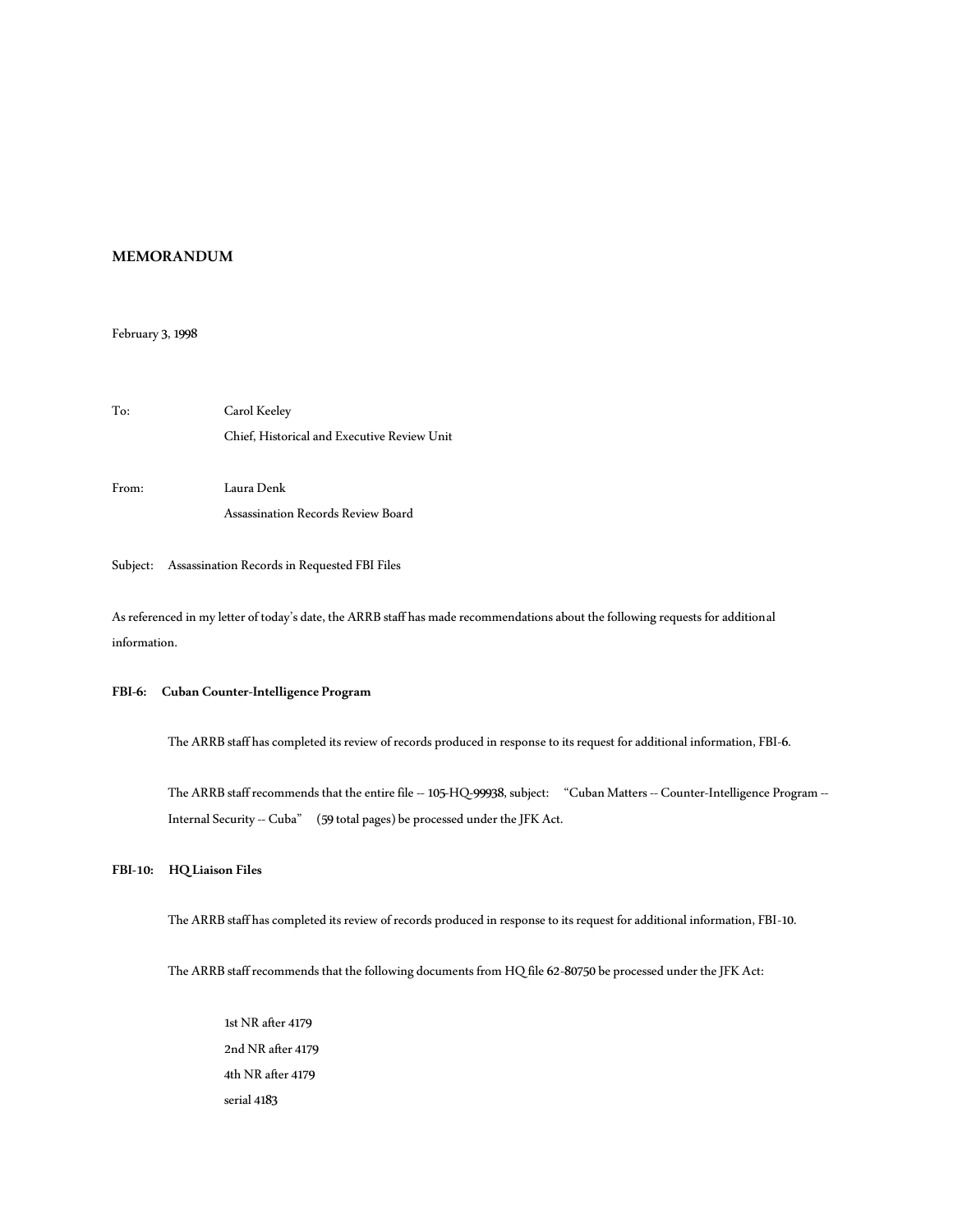serial 4184 serial 4185 serial 4186 1st NR after 4190 1st NR after 4193 2nd NR after 4193 3rd NR after 4194 4th NR after 4194 serial 4196 1st NR after 4199 2nd NR after 4199 1st NR after 4200 2nd NR after 4200 1st NR after 4204 1st NR after 4206 2nd NR after 4206 1st NR after 4207 2nd NR after 4209 1st NR after 4211 2nd NR after 4211 3rd NR after 4211 4th NR after 4211 5th NR after 4211 1st NR after 4218 serial 4221 1st NR after 4221 serial 4223 1st NR after 4224 1st NR after 4225 2nd NR after 4225 3rd NR after 4225 4th NR after 4225 1st NR after 4229 2nd NR after 4229 5th NR after 4229 6th NR after 4229 8th NR after 4229 9th NR after 4229 10th NR after 4229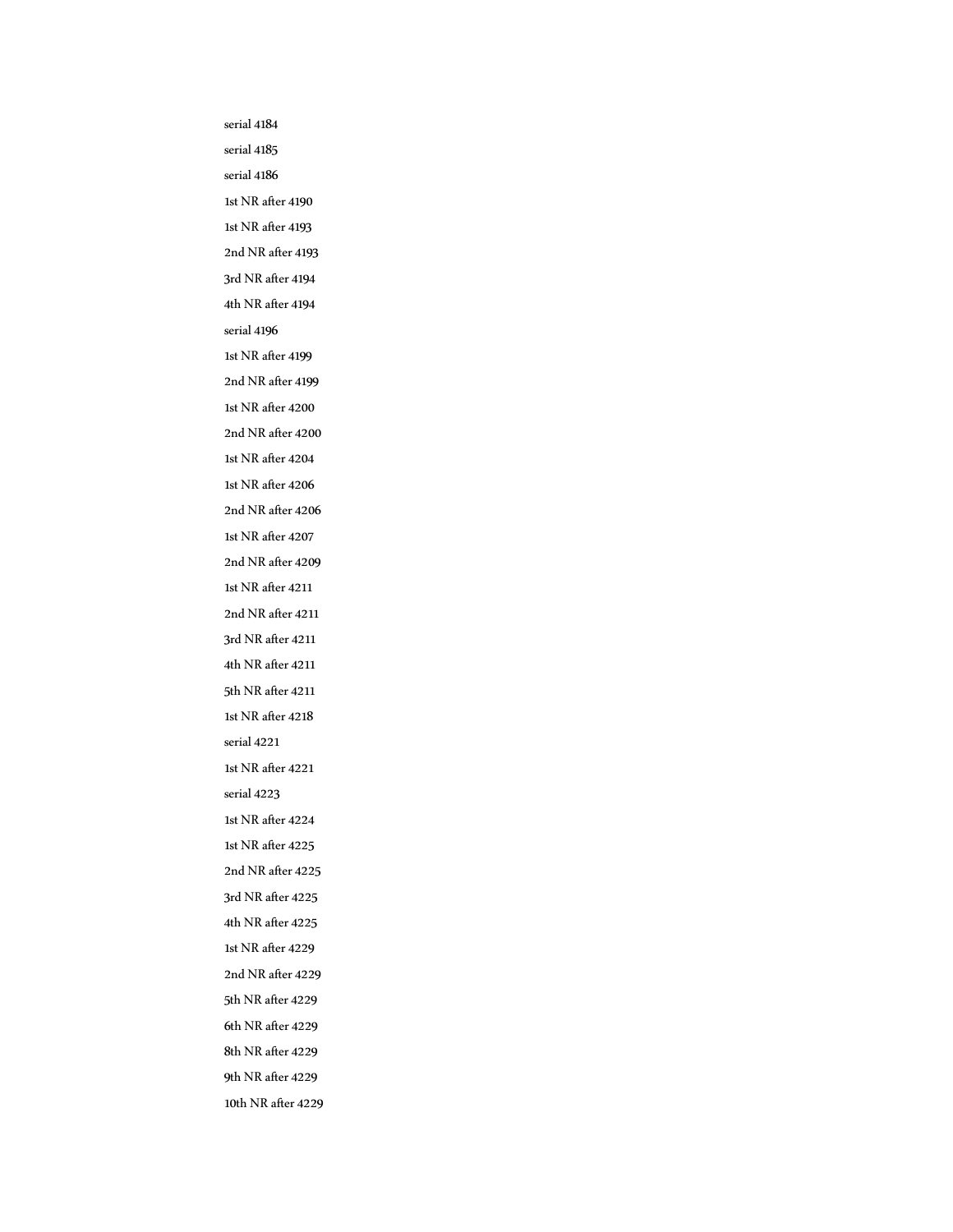> 5th NR after 4254 1st NR after 4269 2nd NR after 4269 3rd NR after 4269 1st NR after 4273 serial 4700 1st NR after A4824 2nd NR after A4824

Our request for for the FBI-CIA liaison file, 62-80750, dated October 27, 1995, encompasses sections 59-63 and 65-67. Please make available these eight sections from the FBI-CIA liaison file.

## **FBI-15: Charles Small**

The ARRB staff has completed its review of records produced in response to its request for additional information, FBI-15

The ARRB staff recommends that the following serials from Mexico City file 100-1534, section 1, be processed under the JFK Act:

serial 359 serial 759 (11/27/63 report and 11/18/64 report)

## **FBI-18: Clarence Daniel Smelley**

The ARRB staff has completed its review of records produced in response to its request for additional information, FBI-18.

The ARRB staff recommends that HQ file 72-1561, "James Riddle Hoffa; Clarence Daniel Smelley; Unknown Subjects," (127 pages) should be processed in its entirety under the JFK Act.

The FBI has informed the ARRB staff that the field office files in Birmingham and Memphis were destroyed in the 1970s.

## **FBI-19: Personnel Files**

The ARRB staff has completed its review of records produced in response to its request for additional information, FBI-19.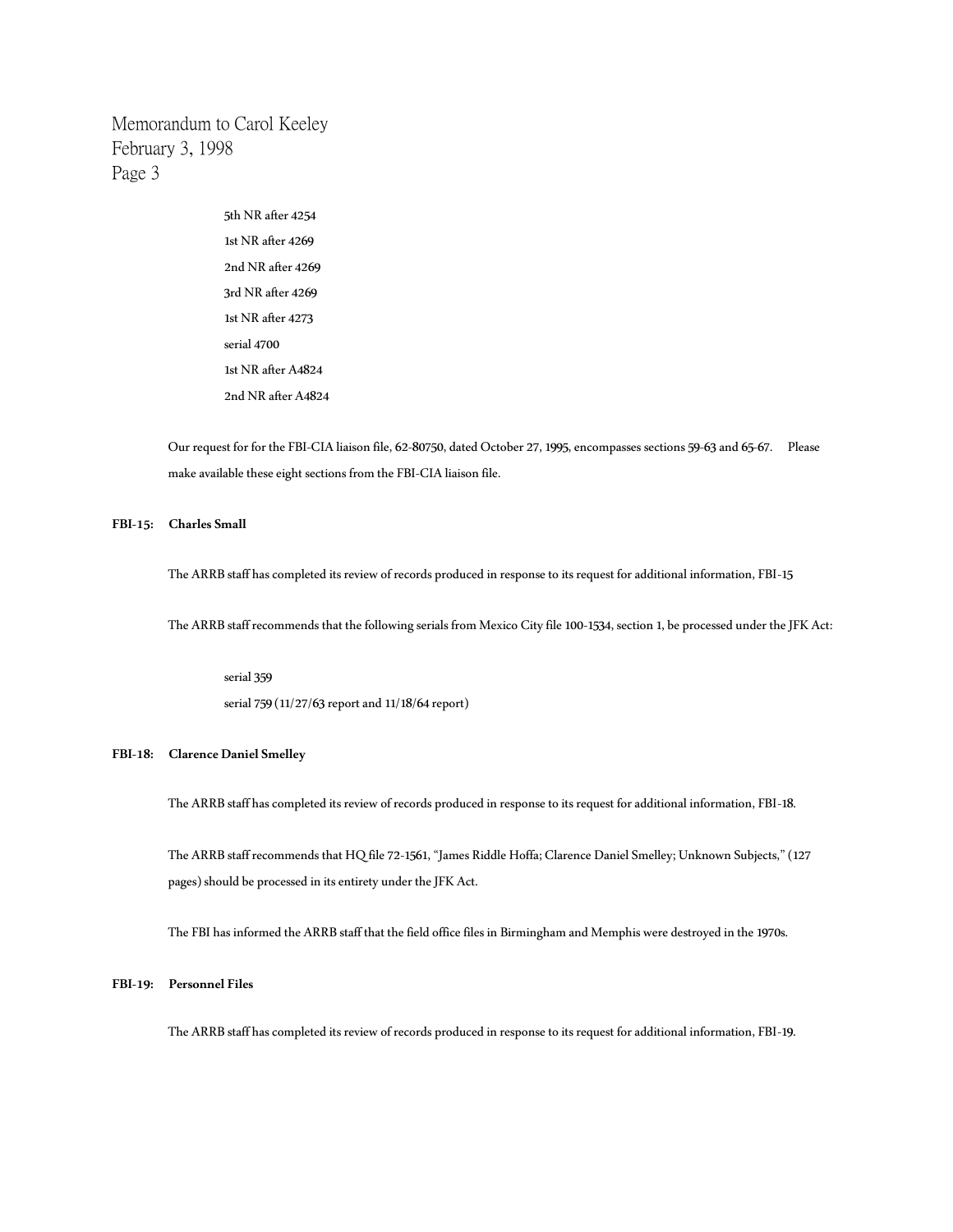The ARRB staff recommends that the following records be processed under the JFK Act:

Kenneth C. Howe, 67-77642

section 3

serial 217 serial 223 serial 224 1st NR after 224 (12/5/63) 1st NR after 233 (9/30/64) serial 250 1st NR after 250 (3/18/65)

#### section 4

| 4th NR after 296 (11/28/75) |
|-----------------------------|
| 5th NR after 296 (12/1/75)  |
| 6th NR after 296 (12/8/75)  |

Milton Raphael Kaack, 67-191448

#### section 4

one unserialized document (left side of folder) (document is permanent file brief containing information on Kaack's assignment to Oswald case and to CPUSA (pp. 21, 22). 1st NR after 219 (3/13/78) 3rd NR after 209 (11/26/63) serial 210 serial 211 serial 214 7th NR after 217 (9/29/64) 8th NR after 217 (9/30/64) 9th NR after 217 ((10/2/64) 10th NR after 217 (10/6/75) 11th NR after 217 (12/23/75)

```
serial 218
```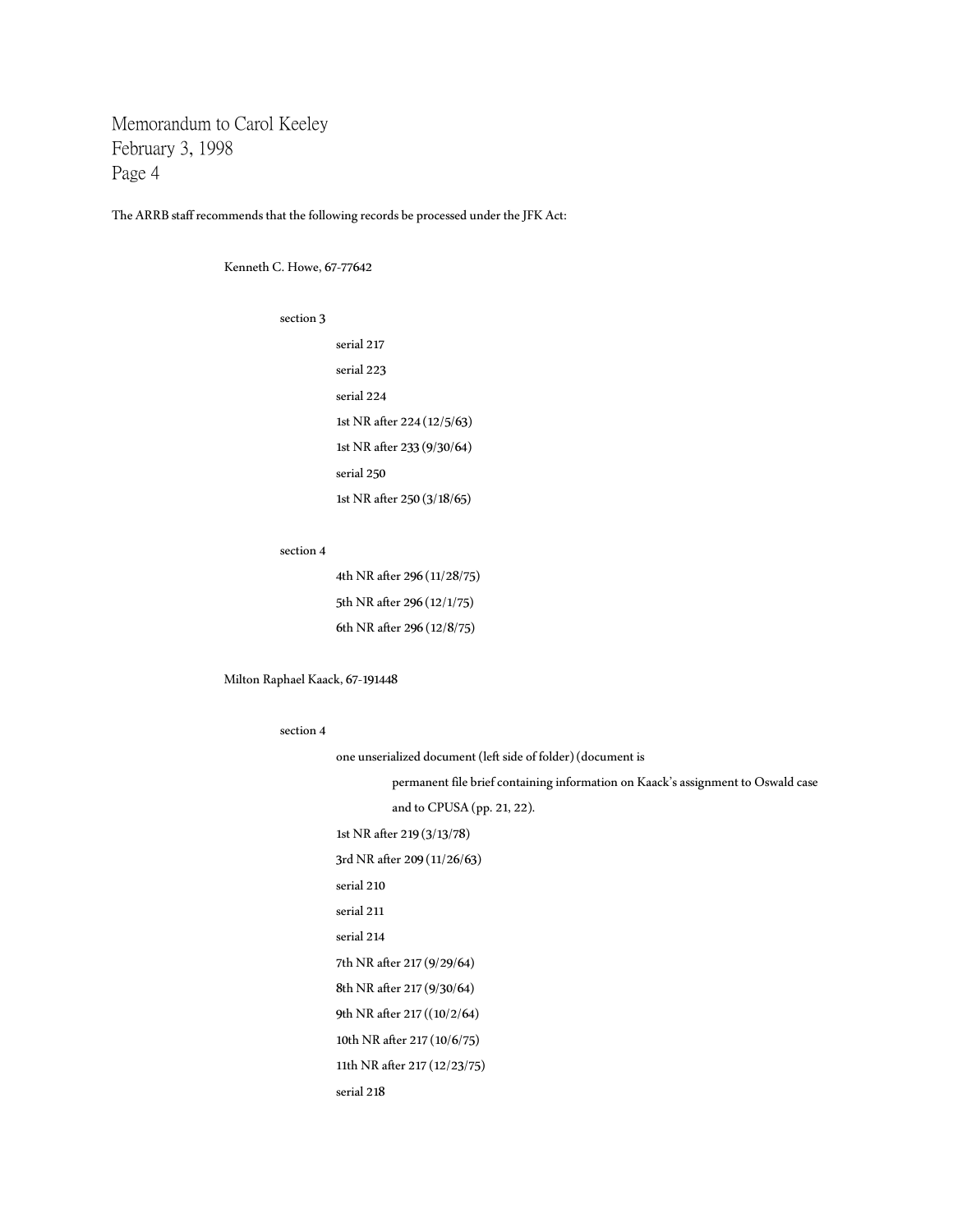> 1st NR after 218 (1/16/76) serial 219 1st NR after 219 (3/13/78)

J. Gordon Shanklin, 67-366331

#### section 4

| 3d NR after 270 (9/10/63)   |
|-----------------------------|
| serial 281                  |
| serial 282                  |
| serial 283                  |
| serial 284                  |
| serial 285                  |
| 1st NR after 285 (12/10/63) |
| serial 286                  |
| serial 287                  |
| serial 288                  |
| 1st NR after 288 (1/27/64)  |
| serial 290                  |
| 3rd NR after 29 (2/13/64)   |
| 5th NR after 290 (2/14/64)  |
| 6th NR after 290 (2/7/64)   |
| serial 298                  |
| 1st NR after 302 (9/30/64)  |

section 6

| serial 420 |                             |
|------------|-----------------------------|
|            | 6th NR after 509 (9/2/75)   |
|            | 2nd NR after 510 (12/4/75)  |
|            | 3rd NR after 510 (12/19/75) |
|            | 2nd NR after 511 (12/8/75)  |
|            | 3rd NR after 511 (11/28/75) |
|            | 1st NR after 512 (10/2/75)  |

Harry G. Maynor, 67-86215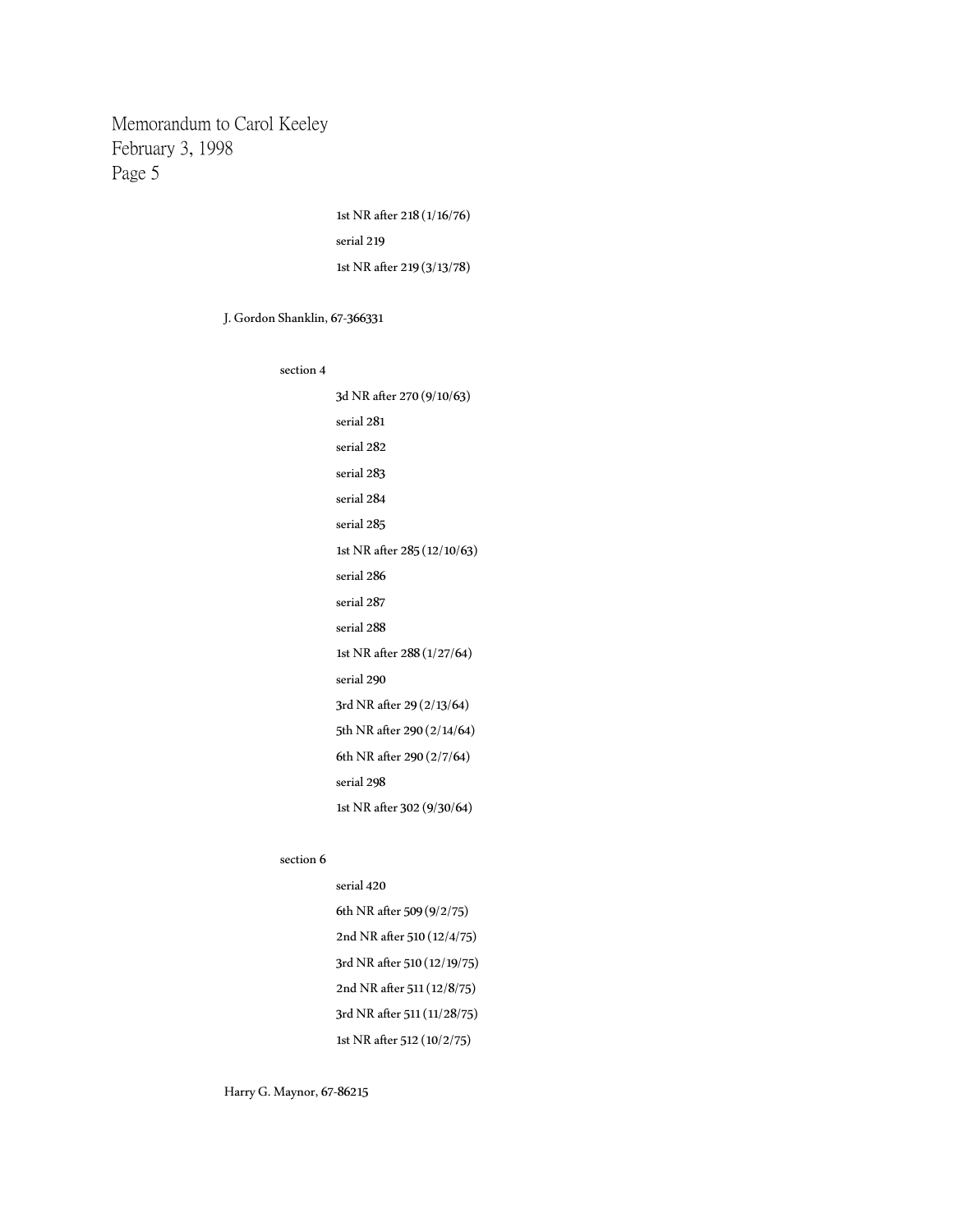section 6, 2nd NR after 462 (9/25/63)

#### section 7

1st NR after 469 (memo and two enclosed letters -- one dated

11/26/63) serial 471 3rd NR after 482 (6/22/64) 4th NR after 482 (7/2/64) 1st NR after 483 (7/31/64) 1st NR after 492 (9/30/64) serial 493 1st NR after 493 (10/6/64) 1st NR after 494 ((11/2/64) 1st NR after 498 (12/17/64) 2nd NR after 505 (12/1/64) 3rd NR after 507 (3/28/68) 4th NR after 507 (3/28/68)

#### Marvin W. Gheesling, 67-171516

section 3

serial 194 serial 195 serial 196 serial 197 1st NR after 197 (12/10/63) serial 198 1st NR after 198 (3/19/64) serial 199 serial 200 serial 201 serial 202 serial 203 serial 204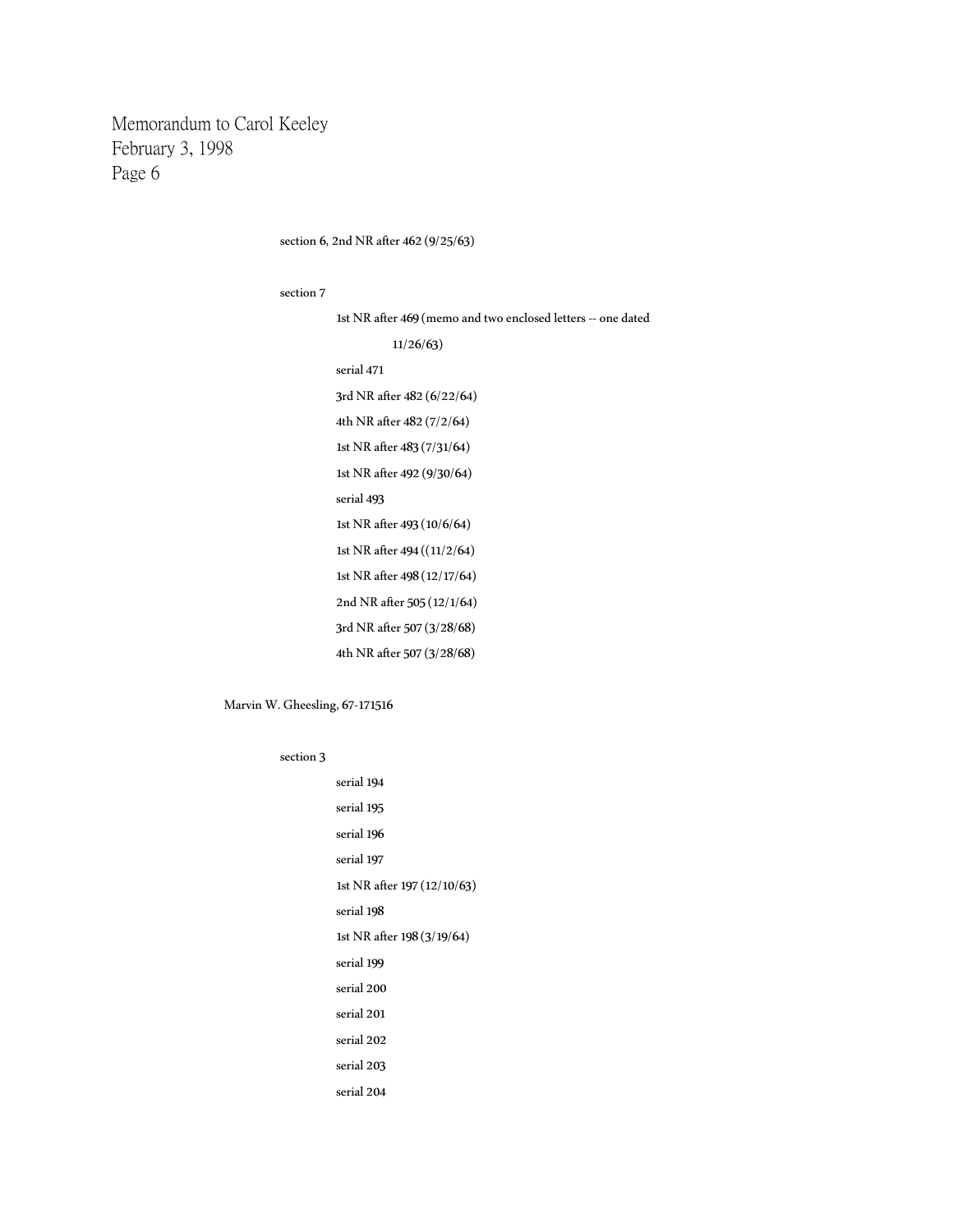> serial 205 serial 206 serial 207 serial 208 serial 209 serial 211 serial 212 serial 213 serial 214 serial 216 serial 218 serial 220 serial 221 serial 222 serial 223 1st NR after 223 (4/28/65) 1st NR after 226 (4/29/66) 2nd NR after 226 (5/6/66)

#### section 4

9th NR after 267 (4/27/76)

one unserialized document (left side of folder) (document is

permanent file brief containing a synopsis of Gheesling's history in the FBI, including his ratings and correspondence with regard to the Oswald case).

Elbert Thatcher Turner, 67-182287

### section 4

serial 248 serial 249 serial 250 serial 251 1st NR after 251 (12/10/63) serial 254 serial 255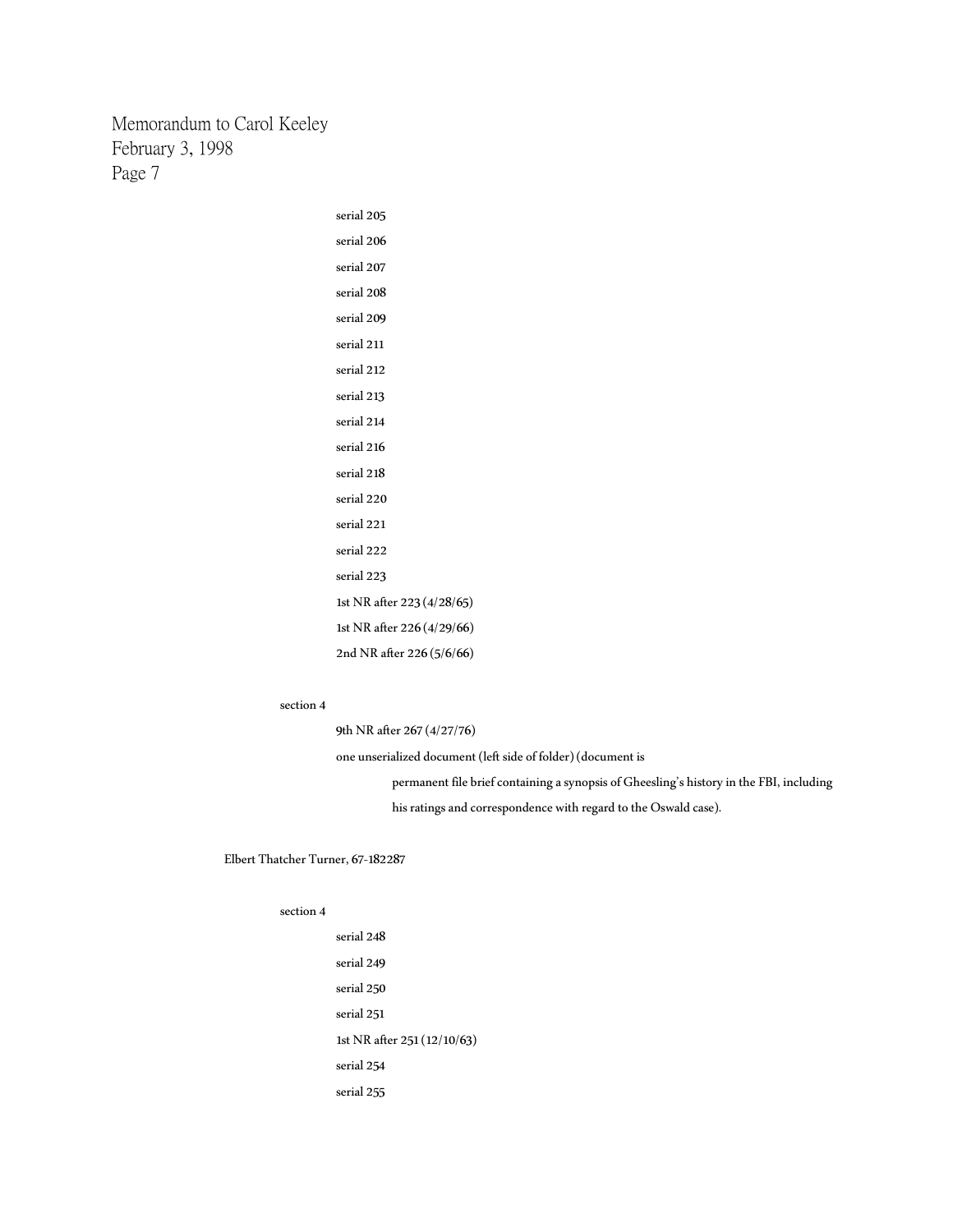> serial 256 1st NR after 256 (3/19/64) 2nd NR after 256 (4/6/64) serial 260 serial 261 serial 262 1st NR after 262 (10/12/64) serial 263 serial 264 serial 265 serial 266 serial 269 1st NR after 269 (11/18/64) serial 270 1st NR after 271 (unknown date) (document contains Inspector's favorable comments re: Turner's attitude after demotion and new assignment) serial 273 serial 274 serial 276 serial 277 1st NR after 277 (4/23/65) serial 280 serial 284 5th NR after 301 (3/18/71) 6th NR after 301 (2/13/76) 7th NR after 301 (2/25/76) 8th NR after 301 (2/26/76)

section 3

Lambert L. Anderson, 67-157472

1st NR after 130 (4/25/63) 3rd NR after 132 (12/10/63) serial 133

9th NR after 301 (2/26/76)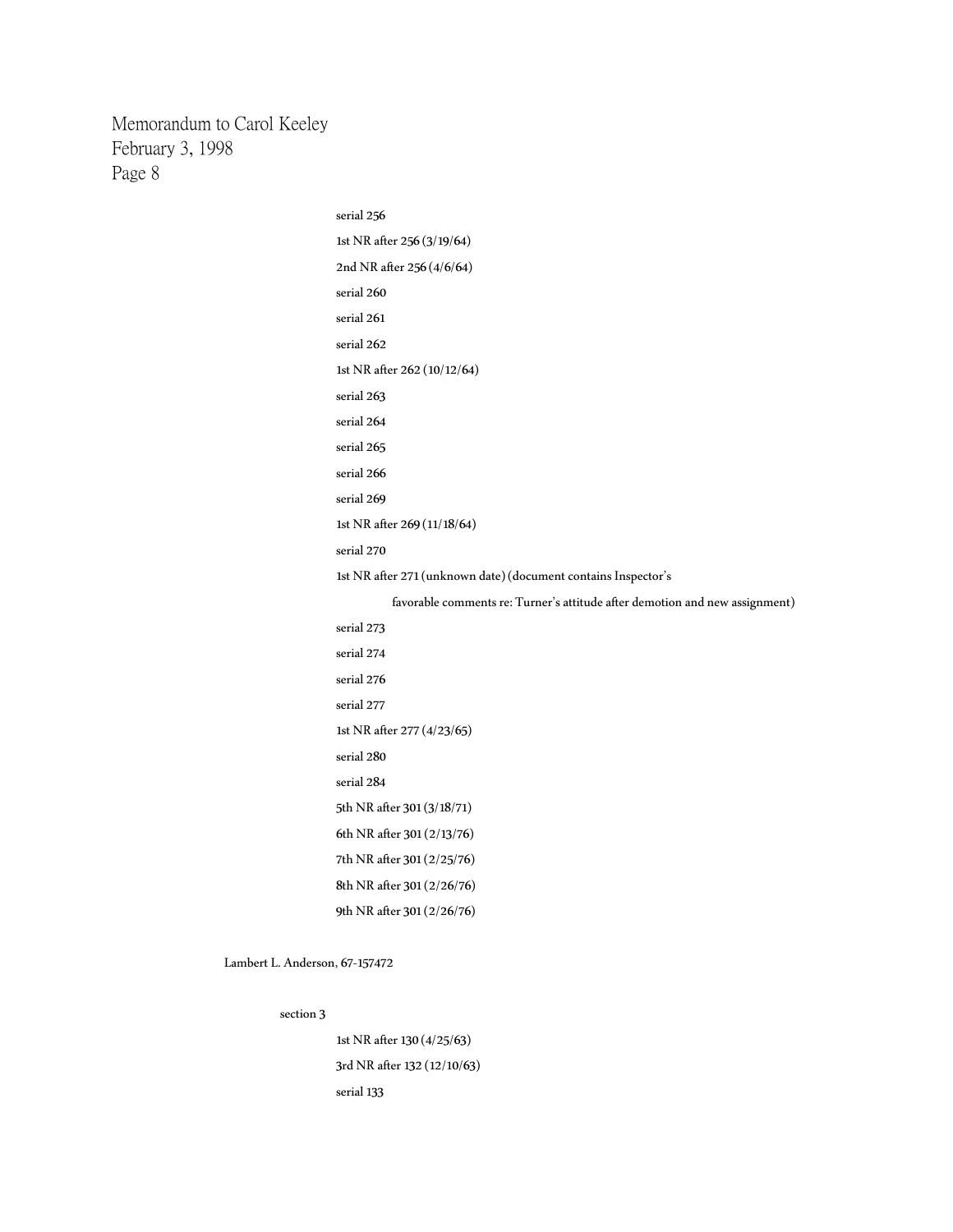> 3rd NR after 134 ((2/14/64) serial 135 3rd NR after 136 (5/28/64) serial 138 serial 139 serial 140 1st NR after 140 (1/18/65) serial 141 serial 143

## Raymond W. Wannall, 67-95998

#### section 3

serial 207 serial 209 1st NR after 211 (12/10/63) serial 212 serial 213 serial 214 1st NR after 217 (9/30/64) serial 221 serial 230 serial 231

#### section 4

serial 232 serial 235 serial 236

## section 5

4th NR after 348 (5/22/78) 4th NR after 344 (5/28/76) 1st NR after 333 (9/29/75) 2nd NR after 333 (10/6/75) 3rd NR after 333 (10/8/75)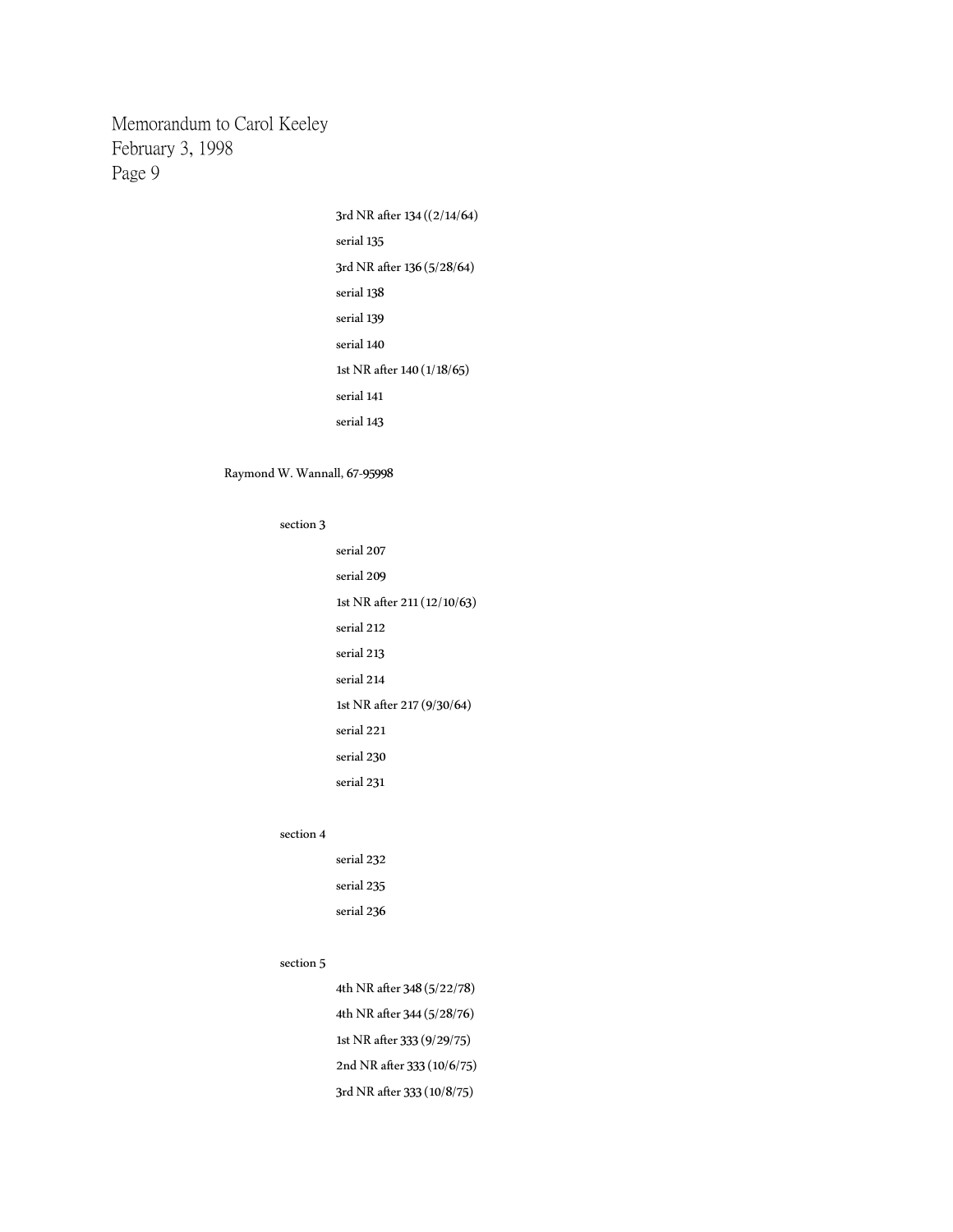> 1st NR after 334 (10/16/75) 2nd NR after 334 (10/20/75)

William A. Branigan, 67-219505

section 4

serial 259 serial 260 serial 261 1st NR after 262(12/10/63) serial 264

### section 5

1st NR after 268 (9/30/64) 3rd NR after 268 (11/23/64) serial 277 1st NR after 277 (12/27/65) serial 279 3rd NR after 331 (4/28/78)

Donald E. Moore, 67-191804

#### section 5

serial 278 serial 279 serial 280 1st NR after 280 (12/10/63) serial 281 serial 282 2nd NR after 283 (9/30/64) serial 294

section 6, 21st NR after 350 (11/29/78)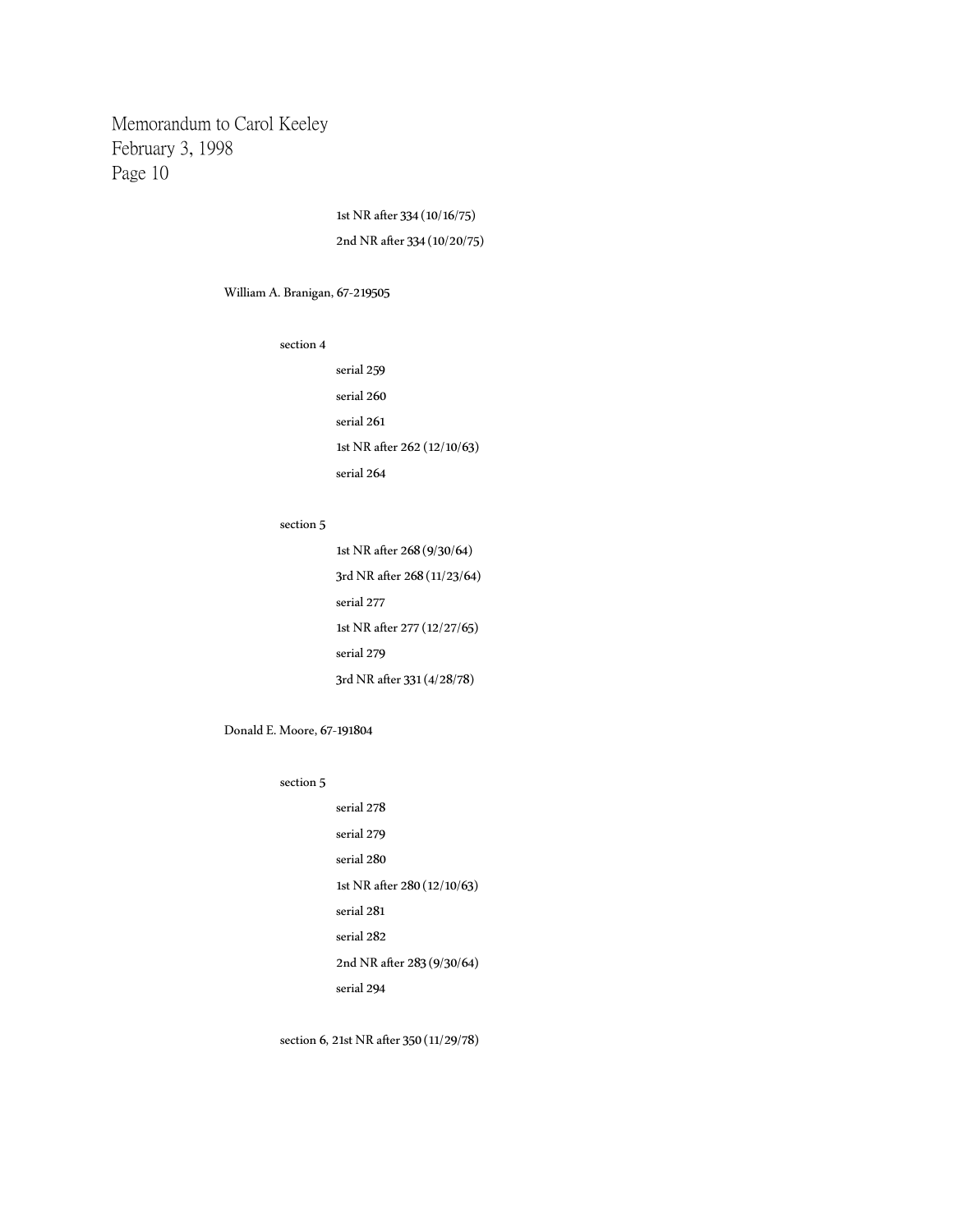William C. Sullivan, 67-20182

## section 5

1st NR after 473 (12/11/62) 2nd NR after 273 (12/12/62)

### section 6

1st NR after 491 (12/10/63) serial 495 1st NR after 505 (9/30/64)

## section 9

serial 697 serial 701

## Warren C. DeBrueys, 67-273561

## section 3

serial 218 serial 233 serial 235 1st NR after 235 (4/14/64) serial 236 serial 237 4th NR after 240 (11/18/64) 5th NR after 240 (11/23/64)

## section 4

1st NR after 280 (5/5/67) serial 281 serial 282 1st NR after 282 (5/26/67)

#### section 5

6th NR after 414 (12/29/75)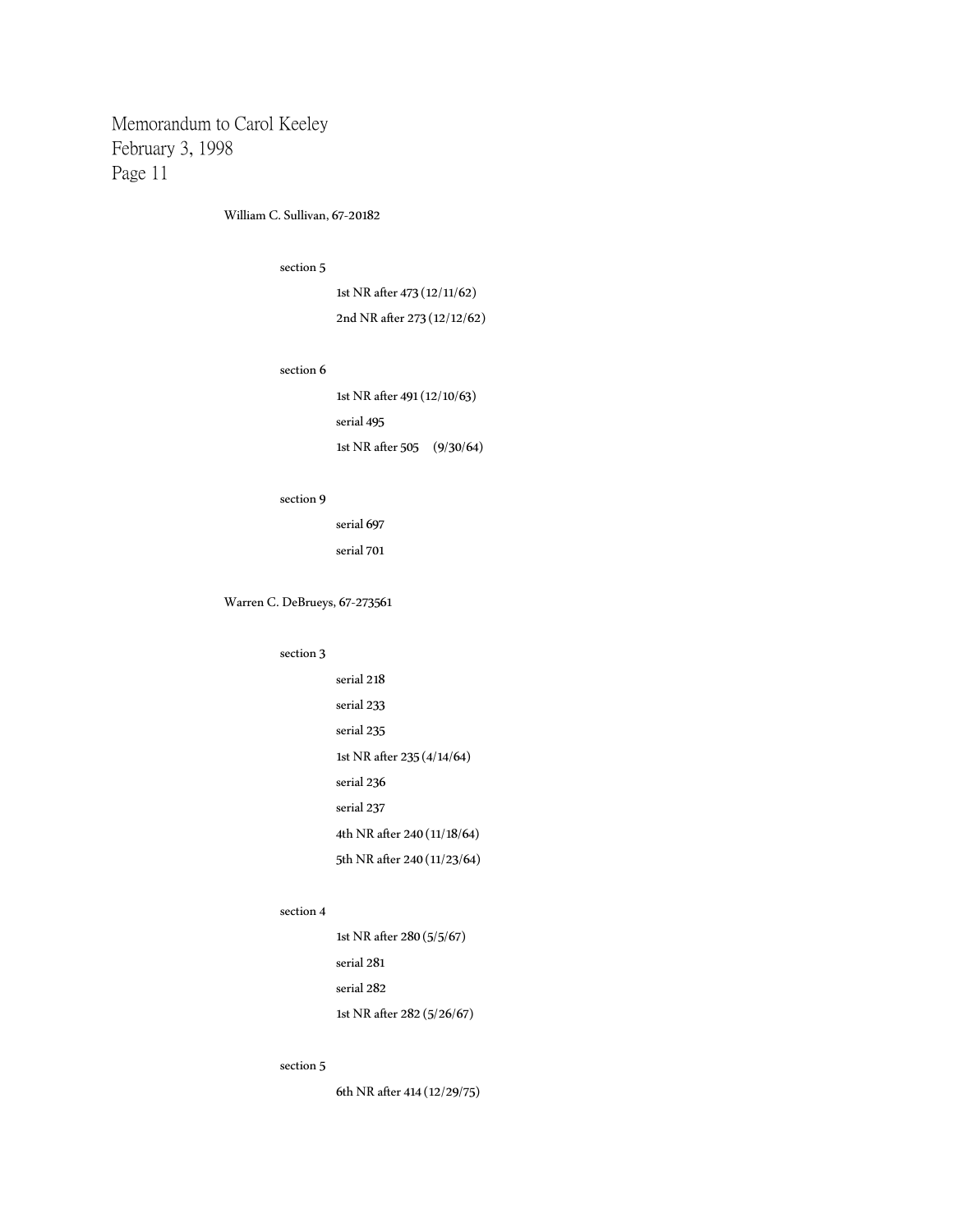> 1st NR after 415 (1/29/75) serial 429

John L. Quigley, 67-84700

section 5

serial 400 1st NR after 400 (5/5/64) 3rd NR after 401 (6/12/64) serial 404 2nd NR after 411 (7/1/68) 3rd NR after 411 (12/11/75)

Alan Harden Belmont, 67-94639

section 7

serial 523 1st NR after 539 (12/4/63) serial 540

#### section 8

1st NR after 540 (12/26/63) 3rd NR after 545 (5/1/64) 2nd NR after 546 (9/30/64) serial 547 3rd NR after 555 serial 575 2nd NR after 591

**FBI-22: John Thomas Masen**

The ARRB staff has completed its review of records produced in response to its request for additional information, FBI-22.

The ARRB staff recommends that the following files be processed in their entirety under the JFK Act:

HQ 105-125147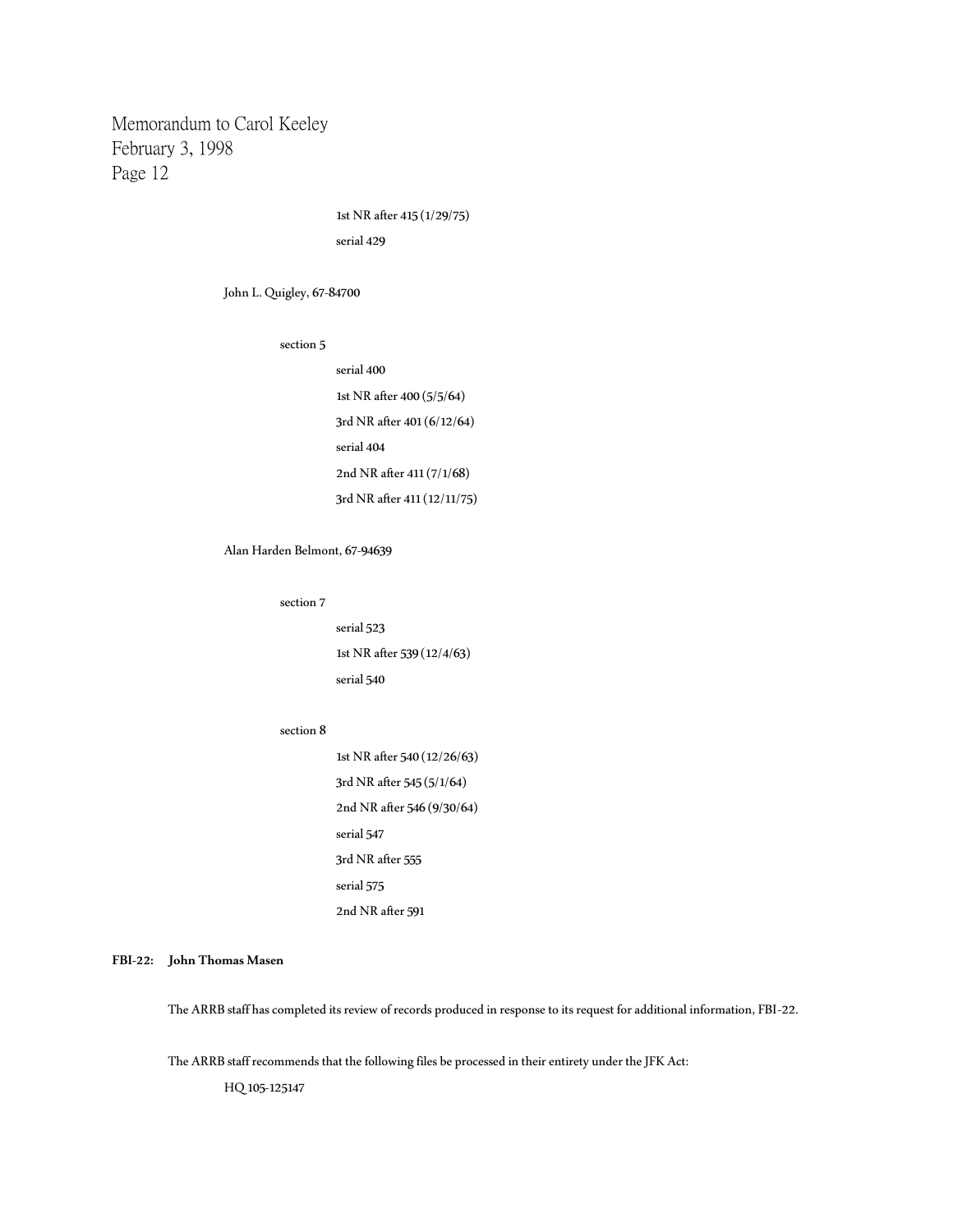> SA 105-2886 DL 105-1686 NY 105-64262

The FBI has informed the ARRB staff that MM 105-8229 has been destroyed.

### **FBI-24: Dallas Field Office files on the Fair Play for Cuba Committee**

The ARRB staff has completed its review of records produced in response to its request for additional information, FBI-24.

The ARRB staff recommends that the following serials from DL 105-1201 be processed under the JFK Act:

serial 15 serial 16 serial 17 serial 18 serial 19 serial 21 serial 26 serial 30

## **FBI-25: Carlos Quiroga and Carlos Jose Bringuier**

The ARRB staff has completed its review of records produced in response to its request for additional information, FBI-24.

The FBI has informed the ARRB staff that NO 100-16739 and NO 134-939 have been destroyed.

## **FBI-26: Anti-Castro Activities, IS-Cuba**

The ARRB staff has completed its review of the following records and found no assassination records: file 109-584, "Foreign Political Matters," sections 17, 25, 27, 29, 31, and 39, and file 105-106921, "Foreign Counterintelligence Matters," section 1.

Our request for the file, "Anti-Castro Activities, IS-Cuba" encompassed New Orleans file 105-1095, as well as records from the Miami, Tampa, New York, and Dallas field offices. To date, only Headquarters files have been provided in response to this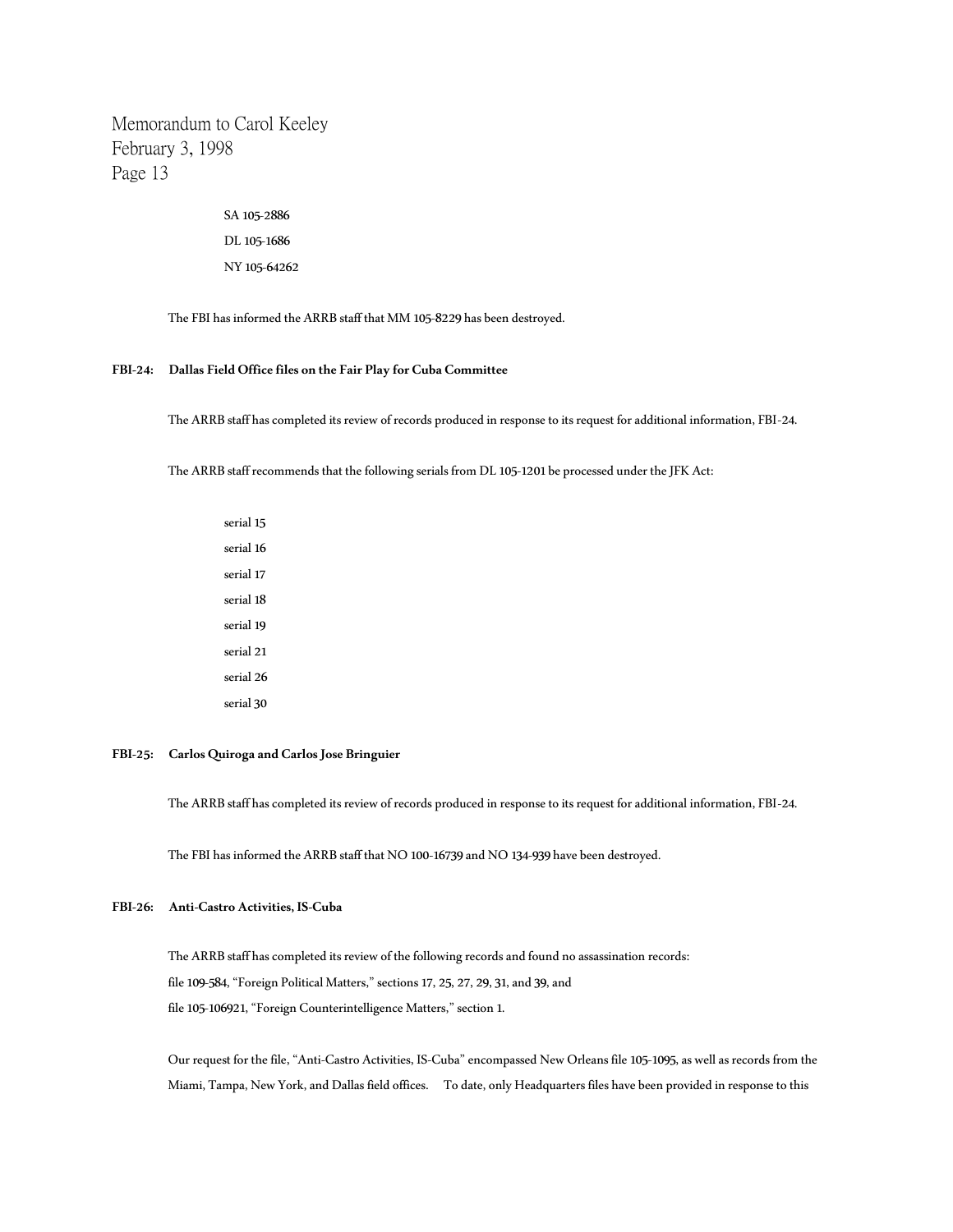request. Please make available any responsive field office files.

### **FBI-28: Sergio Arcacha-Smith, Antonio Veciana, and Bernardo de Torres**

The ARRB staff has completed its review of records produced in response to its request for additional information, FBI-28. Our review showed that all assassination records from these files have already been processed or are designated for processing under the JFK Act.

### **FBI-29: "Cuban Intelligence Activities in the U.S." and "Cuban Situation"**

The ARRB staff has completed its review of records produced in response to its request for additional information, FBI-29.

The ARRB staff recommends that the following documents be processed under the JFK Act:

from HQ 109-12-210:

section 83

serial 4500 serial 4504

section 86

serial 4665 serial 4666 1st NR after 4675 (re: Sylvia Duran) serial 4696 serial 4702

from NO 105-1257

section 1

serials 126-131 serials 132-135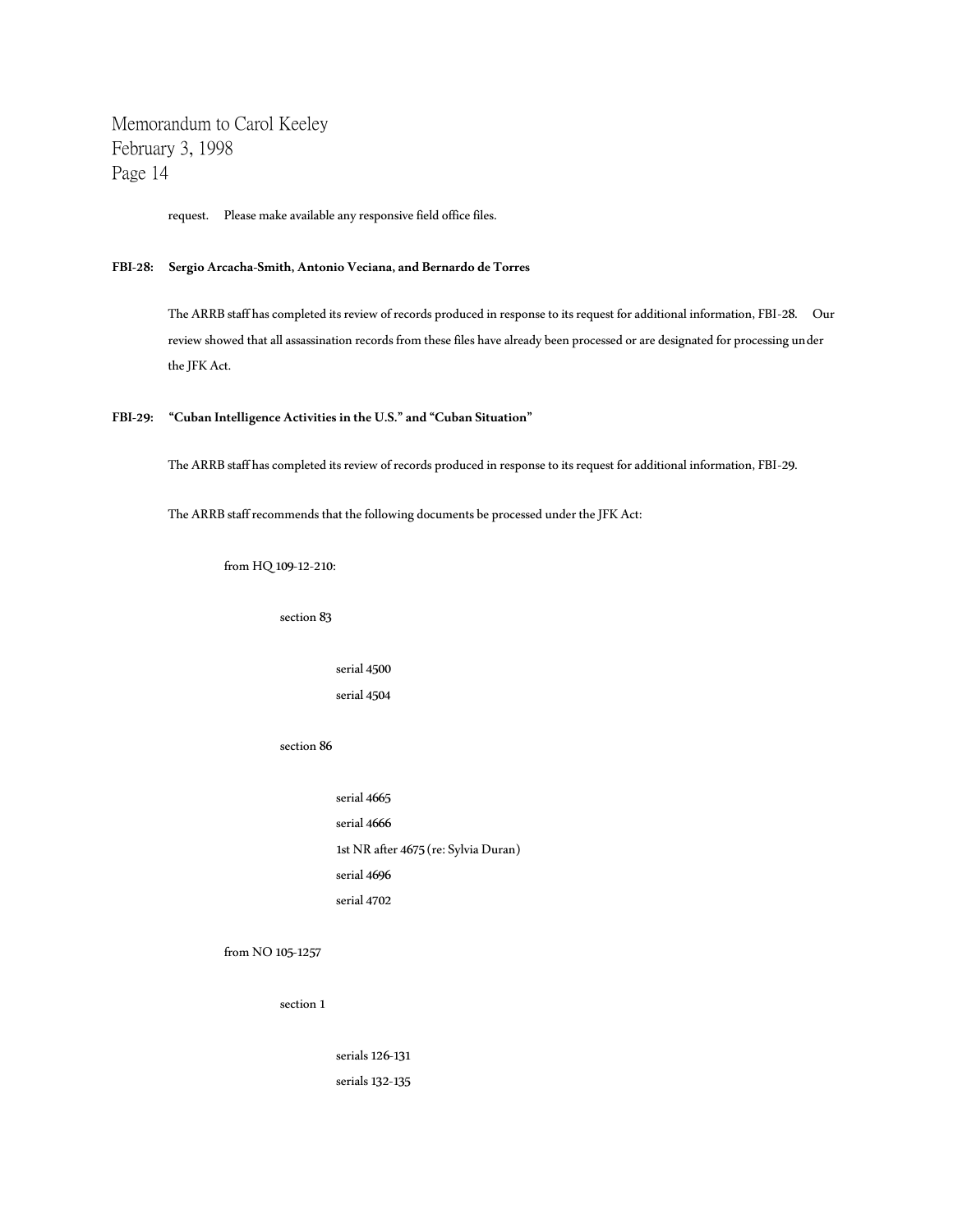from TP 105-1843

serial 28 serial 31 serial 99 serial 100

Our request for the files, "Cuban Intelligence Activities in the U.S." and "Cuban Situation" encompassed field office records from Dallas and New York. To date, New York field office file 105-45672, section 1, and Dallas field office file 202-00 have not been provided in response to this request. Please make available these responsive files.

During our review of the material that the FBI provided in response to our additional request, FBI-29, the ARRB staff located a reference to two files: (1) Tampa field office file numbered 62-449, entitled "Visit of President Kennedy" and (2) file number 105-2080, entitled "Possible anti-Kennedy Demonstrations." The ARRB requests access to these two files.

#### **FBI-30: Cuban Groups**

The ARRB staff has completed its review of some of the records produced in response to its request for additional information, FBI-30.

The ARRB staff recommends that the following documents be processed under the JFK Act:

field office files on the Directorio Revolutionario Estudiantil, or "DRE"

New Orleans field office file 105-2963

serial 4

New York field office file 105-52765

serial 60

Dallas field office file 105-1839

serial 6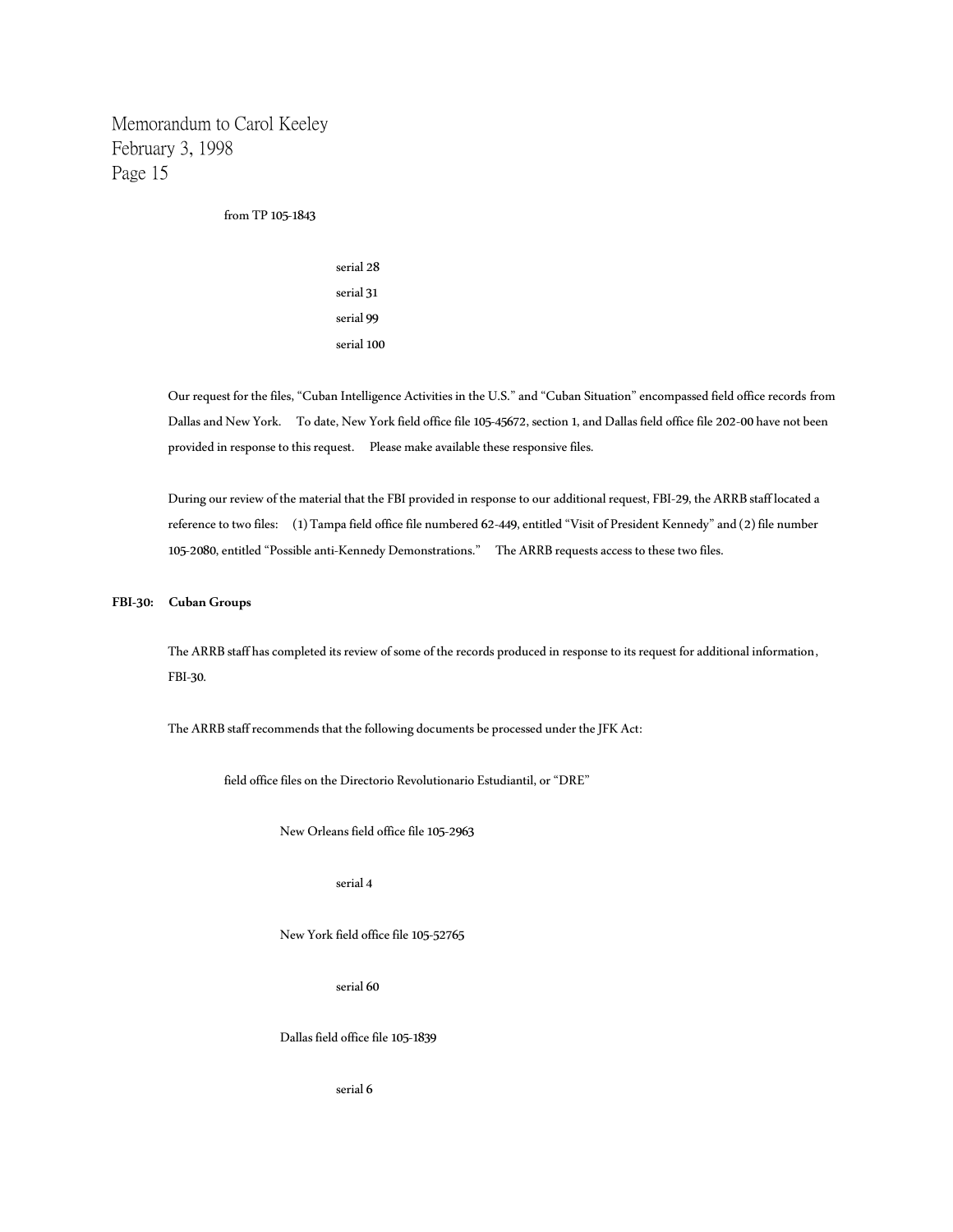## serial 9

#### serial 16

files on the Revolutionary Democratic Council

Miami field office file 105-4769

serial 78 serial 124 serial 125 serial 126 serial 127 serial 128

New York field office file 105-41380

serial 205

### **FBI-32: American Gambling Activities in Cuba**

The ARRB staff has completed its review of the records produced in response to its request for additional information, FBI-32.

Our request encompassed the Miami and Tampa field offices as well as the Havana Legat. Only Headquarters files were provided in response to this request. The FBI has informed the ARRB staff that the field offices in Miami and Tampa, as well as the Havana Legat, did not have any files on this subject.

**FBI-34: Walker Files**

The ARRB staff has completed its review of the records produced in response to its request for additional information, FBI-34.

Our request did encompass the "Minutemen" file HQ 62-107261, sections 1-14, 20-25, 35, 38-40, 42-44, and 46. The FBI has informed us that it is trying to locate these sections. Please provide these sections for ARRB staff review.

Our request also encompassed the "General Edwin Walker" file HQ 62-165494, section 3. Please provide this sections for ARRB staff review.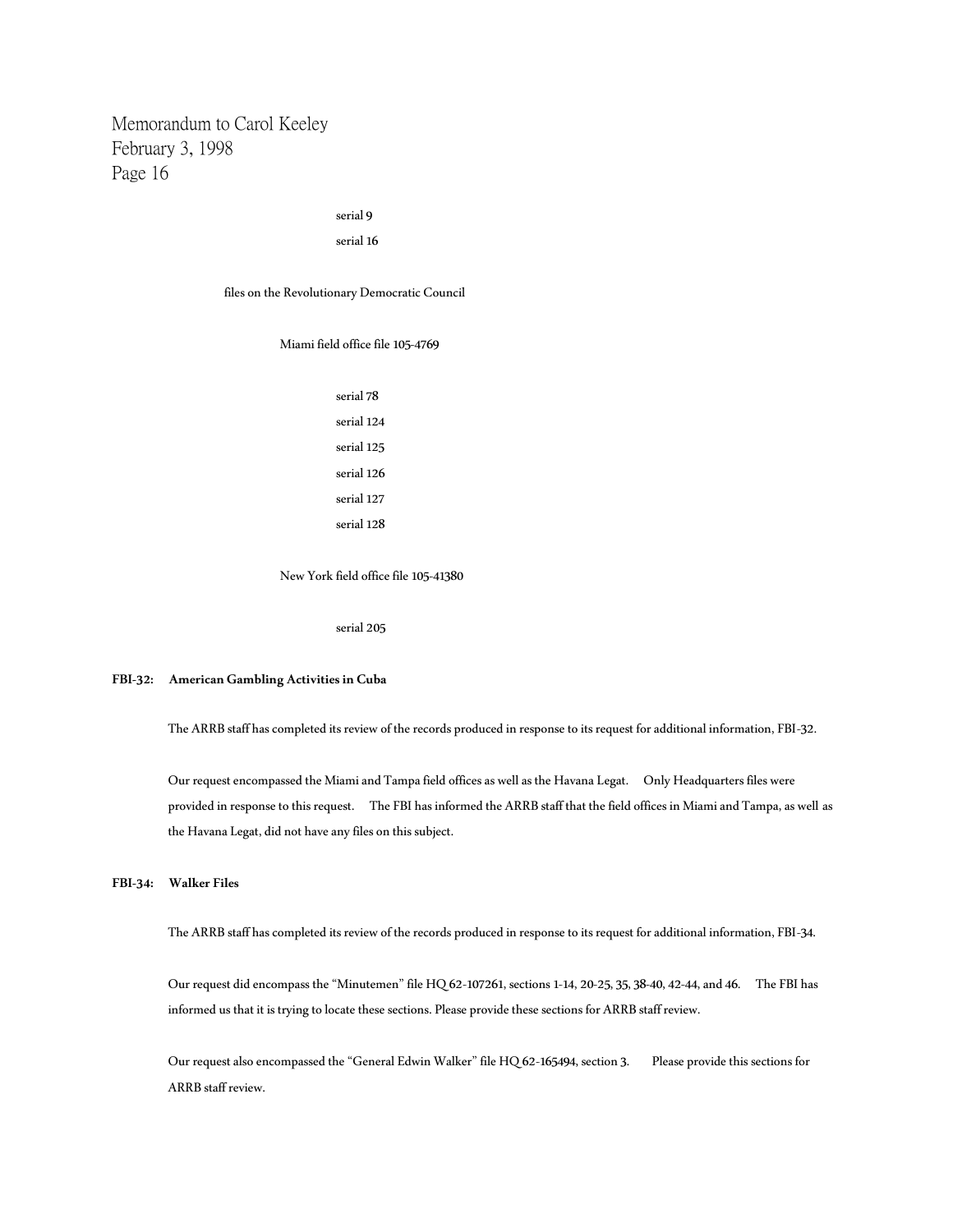The ARRB staff recommends that the following documents be processed under the JFK Act:

HQ 116-165494 (Walker)

serial 42 serial 44 serial 48 serial 51 serial 52 serial 53 serial 54 1st NR after 54 serial 55 serial 56 1st NR after 56 serial 57 serial 58 serial 59 serial 60 1st NR after 60 serial 61 serial 62 1st NR after 62 serial 63 1st NR after 63 2nd NR after 63 serial 64 1st NR after 64 2nd NR after 64 serial 65 serial 66 serial 71 serial 72 serial 73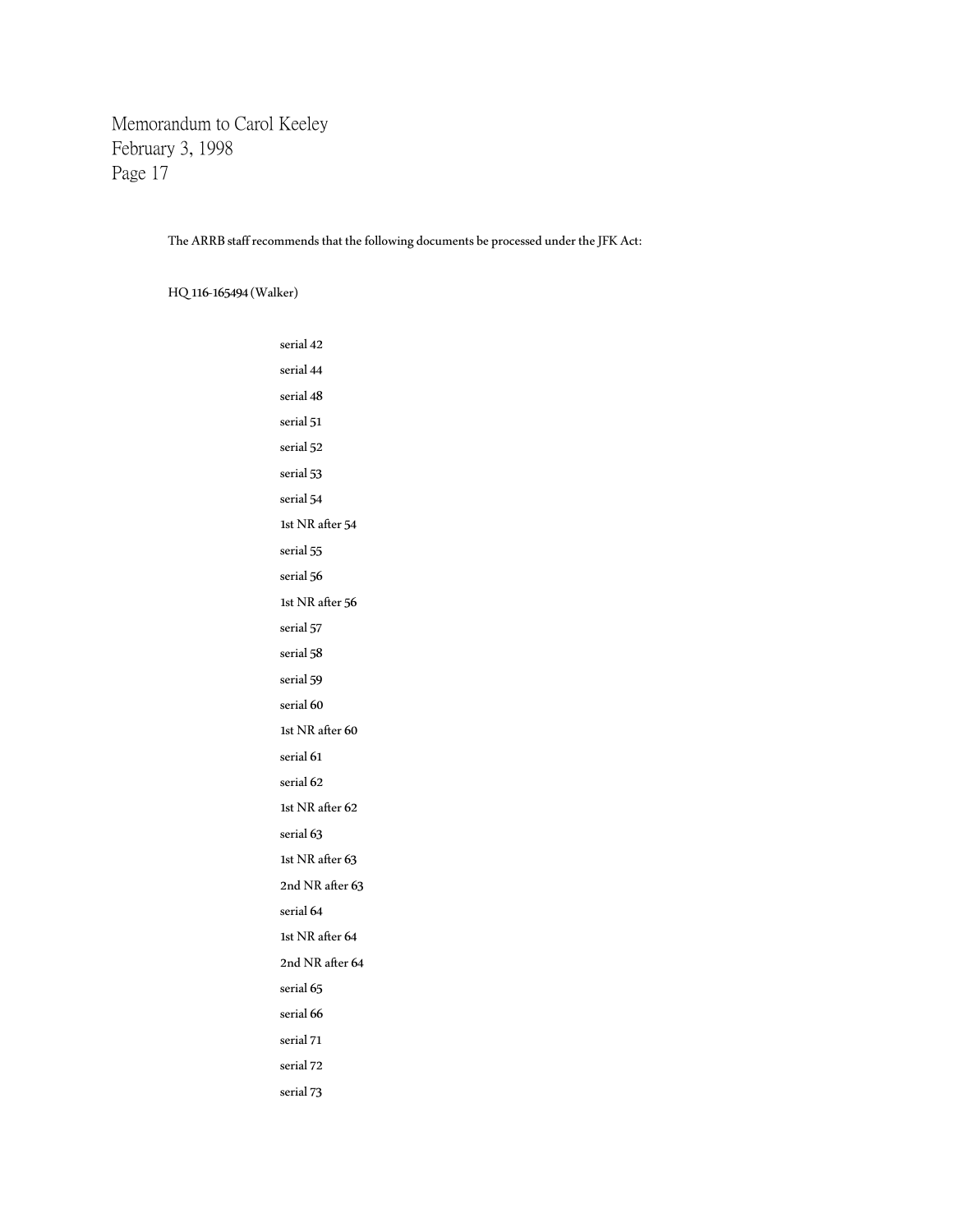> serial 74 1st NR after 74 2nd NR after 74 serial 75 serial 76 serial 77 serial 78 serial 79 1st NR after 79 2nd NR after 79 3rd NR after 79 1st NR after 79 2nd NR after 79 3rd NR after 79 serial 80 serial 81 serial 82 serial 84 serial 85 serial 86 serial 97 serial 90 serial 91 1st NR after 91 serial 92 serial 104 serial 114

DL 62-3422 (Walker)

serial 1A serial 3 serial 4

DL 157-203 (Walker)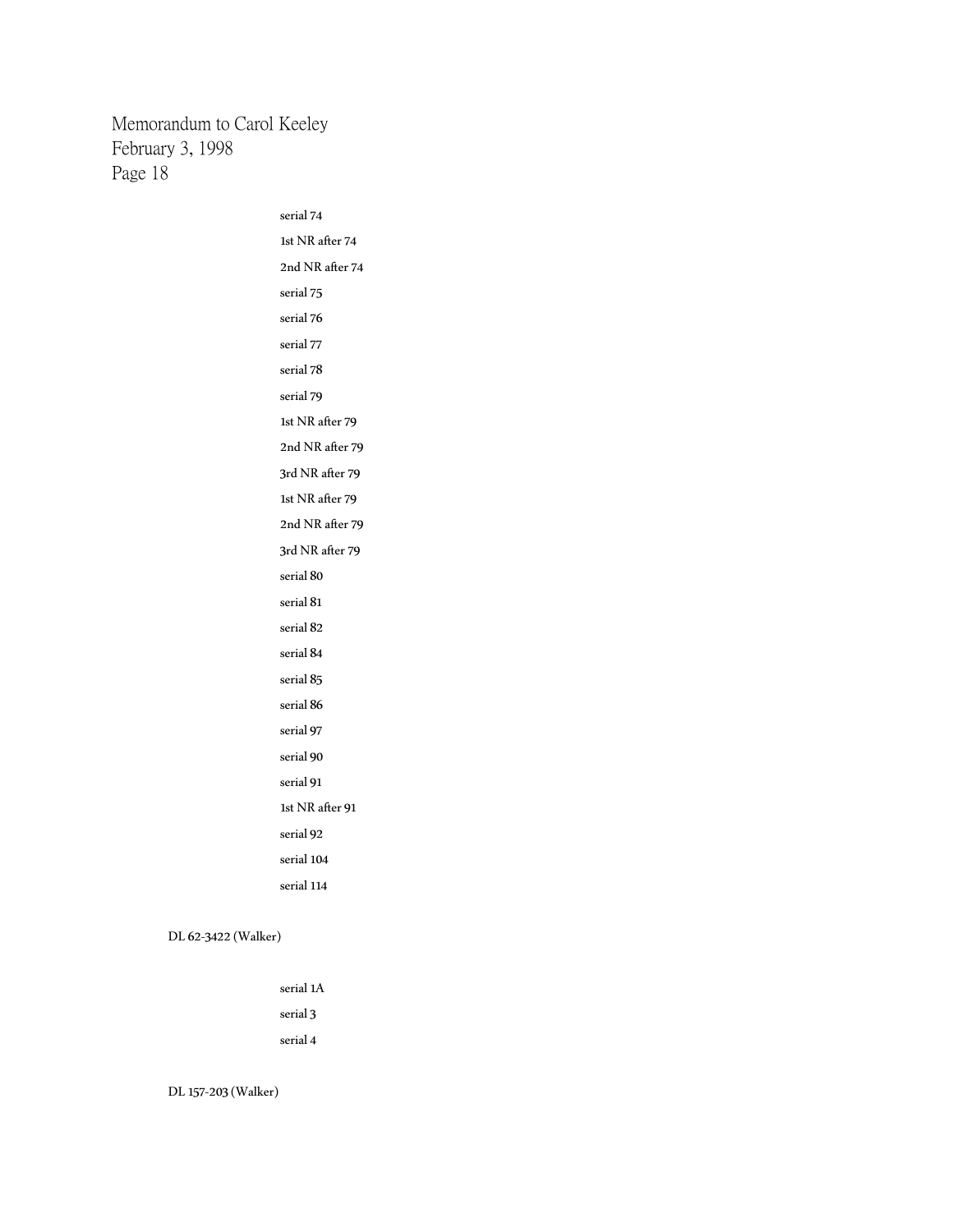## serial 41

| ?? NR | (document that states that Walker will receive financial backing in his bid for Governor from H.L. |
|-------|----------------------------------------------------------------------------------------------------|
|       | Hunt, Clyde Watts, and J. Evetts Haley)                                                            |

DL 157-218 (Walker)

| serial 6                 |  |  |
|--------------------------|--|--|
| serial 8                 |  |  |
| serial 17                |  |  |
| serial 44                |  |  |
| serial 45                |  |  |
| serial 46                |  |  |
| serial 47                |  |  |
| serial 49                |  |  |
| serial 51                |  |  |
| serial 53                |  |  |
| serial 54                |  |  |
| serial 58                |  |  |
| serial 69                |  |  |
| serial 73                |  |  |
|                          |  |  |
| HQ 62-107261 (Minutemen) |  |  |

| serial 500 |
|------------|
| serial 577 |
| serial 583 |
| serial 592 |
| serial 596 |
| serial 806 |
| serial 920 |
| serial 938 |
| serial 966 |
| serial 977 |
| serial 988 |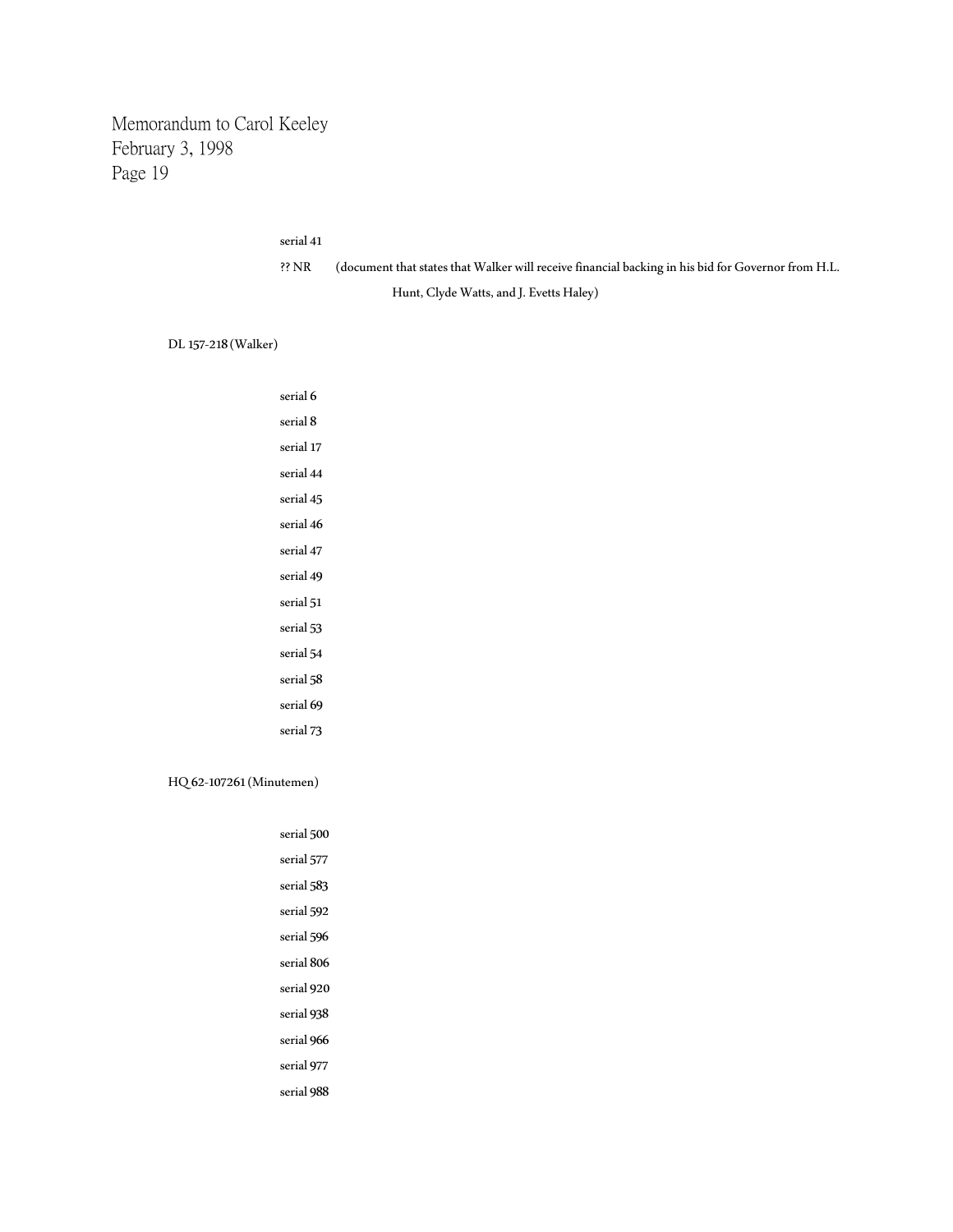| serial 1016 |
|-------------|
| serial 1108 |
| serial 1145 |
| serial 1418 |
| serial 1435 |
| serial 1452 |
|             |

## HQ 100-74596 (Minutemen)

| serial 12 |  |
|-----------|--|
| serial 13 |  |

# serial 14

HQ 62-110086 (Minutemen)

serial 1

"See" References (Minutemen)

serial 157-2764-x4

## HQ 100-439412 (Unnamed Organization)

serial 1 serial 2 serial 3 serial 4 serial 5 1st NR after 5 2nd NR after 5

## DL 105-1475 (Unnamed Organization of Dallas, Texas)

serial 1A, 1, 2 serial 3 serial 4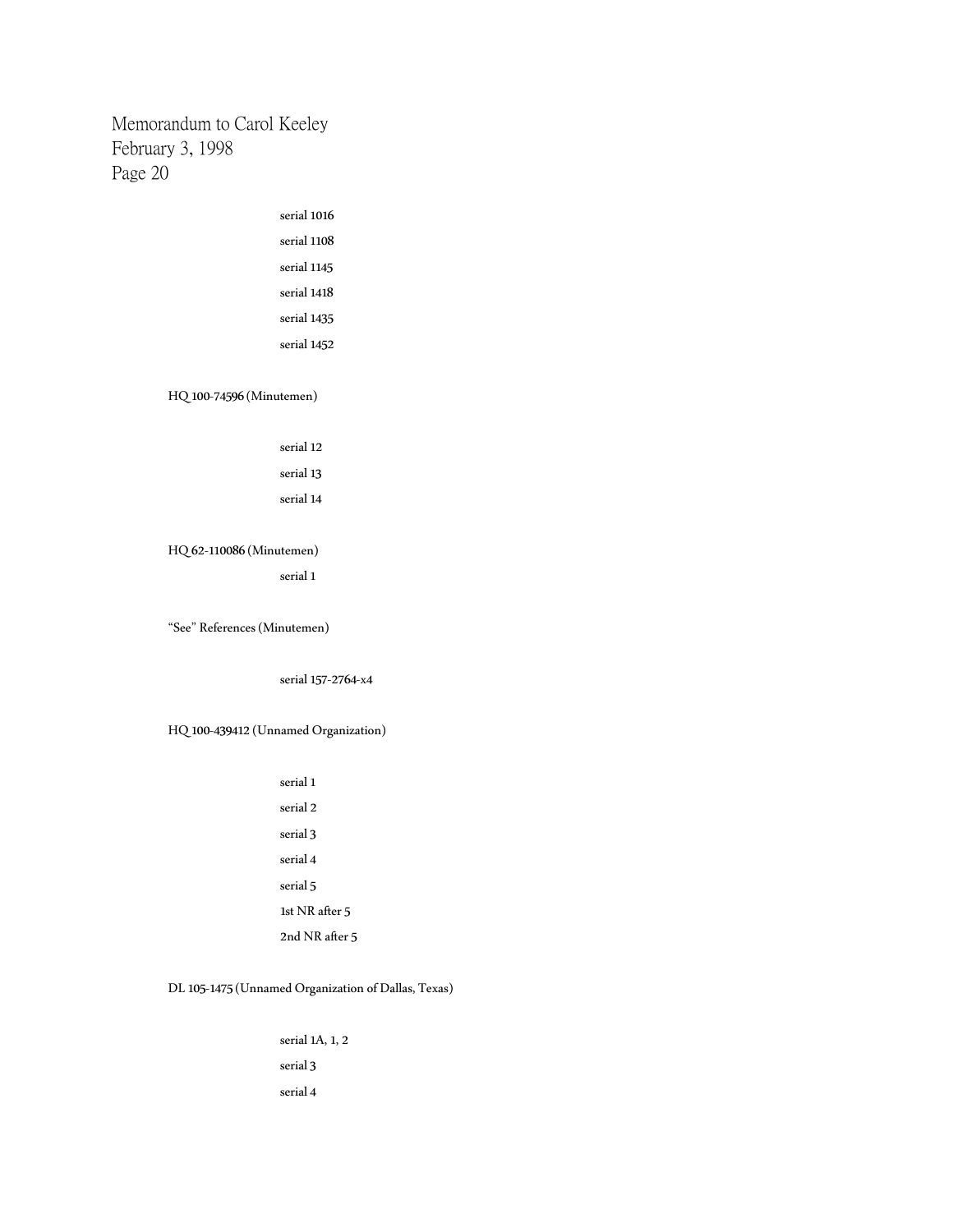> serial 5 serial 6 serial 7 serial 18 serial 19 serial 20 serial 21

## **FBI-35: Warren Commission Critics**

The ARRB staff has completed its review of the records produced in response to its request for additional information, FBI-35.

The ARRB staff recommends that the following documents be processed under the JFK Act:

Harold Weisberg

HQ 197-636

serials 1-10.

All other assassination records re: Weisberg were duplicates of records already processed as part of the "core and related" files

Josiah Thompson

HQ 25-561929-1st NR after 8

All other assassination records re: Thompson were duplicates of records already processed as part of the "core and related" files.

Edward J. Epstein

All assassination records re: Epstein were duplicates of records already processed as part of the "core and related" files

Paul Hoch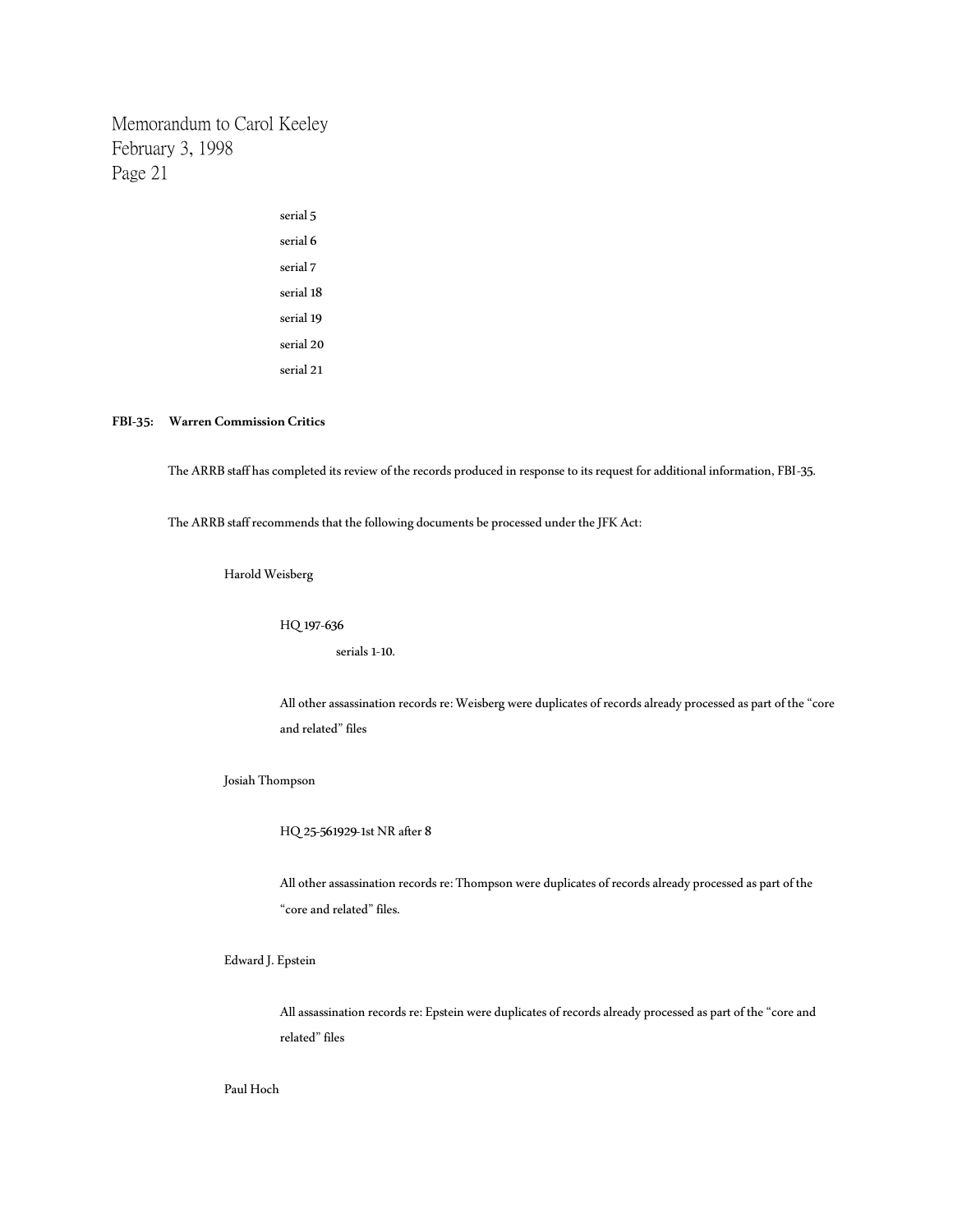> All assassination records re: Hoch were duplicates of records already processed as part of the "core and related" files

David S. Lifton

The only records in which Lifton's name appears are records that were processed as part of the "core and related" files.

Sylvia Meagher

## HQ 138-2214

2nd NR after 23

## HQ100-442665

1st NR after 2 2nd NR after 2 3rd NR after 2 4th NR after 2.

All other assassination records re: Meagher were duplicates of records already processed as part of the "core and related" files

### **FBI-37: Warren Commission Staff**

The ARRB staff has now completed its review of all records that the FBI produced in response to its request for additional information, FBI-37.

The ARRB staff recommends that the following documents be processed under the JFK Act:

HQ 77-79715 (Charles N. Shaffer, Jr. Applicant File)

serial 15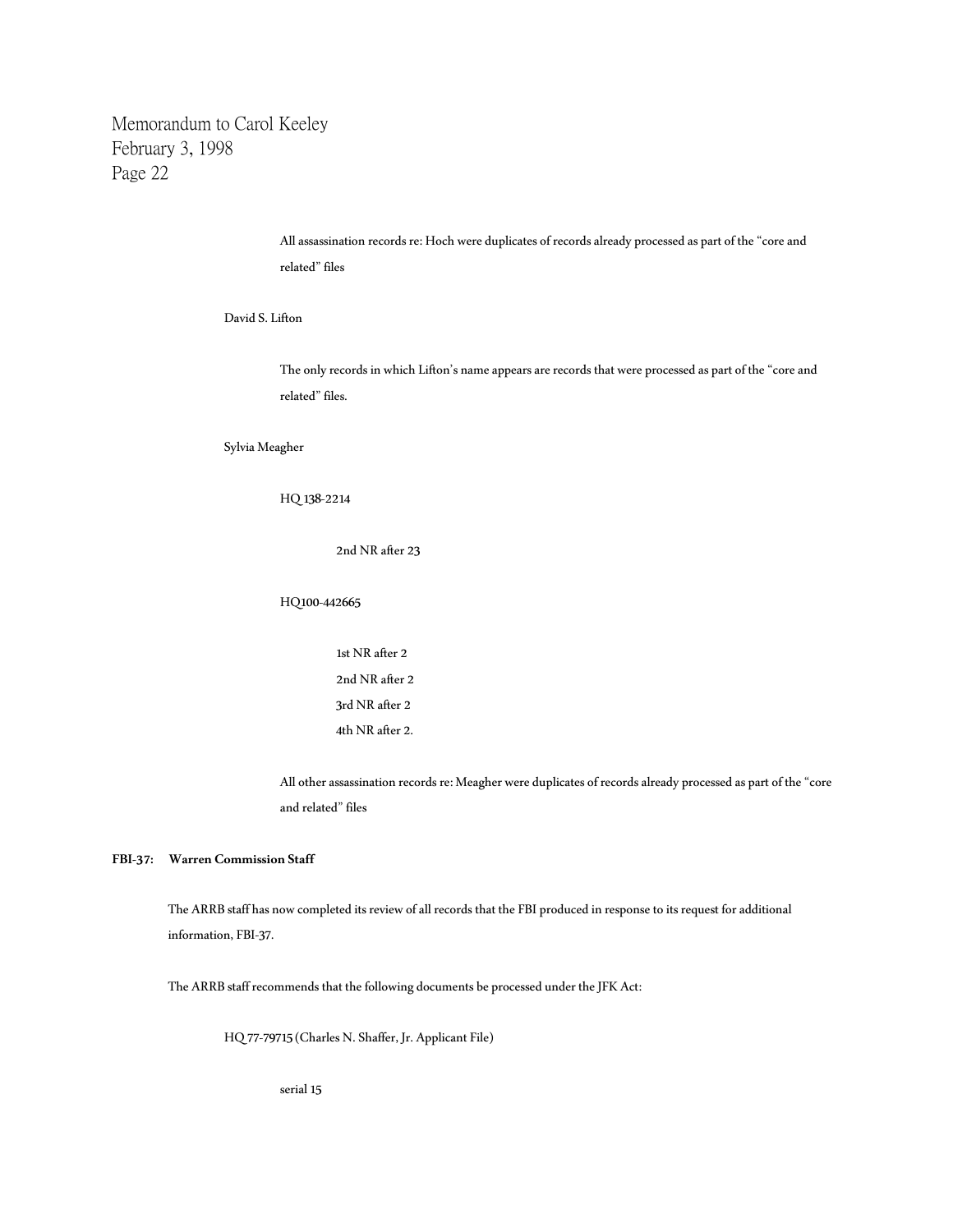HQ 140-0 (Leon D. Hubert Jr./Security of Government Employees)

serial 73153

### **FBI-38: Dallas Figures**

The ARRB staff has now completed its review of all records that the FBI produced in response to its request for additional information, FBI-38.

The ARRB staff recommends that the following documents be processed under the JFK Act:

HQ 137-file produced in response to FBI-38

serial 1 serial 2

HQ 62-108867

serial 6 serial 22 serial 23 serial 24

"See" reference files on the Hunts

HQ 62-105010-18 HQ 157-376-1

HQ 105-90385

serial 10

serial 11

**FBI-44: Marty Underwood**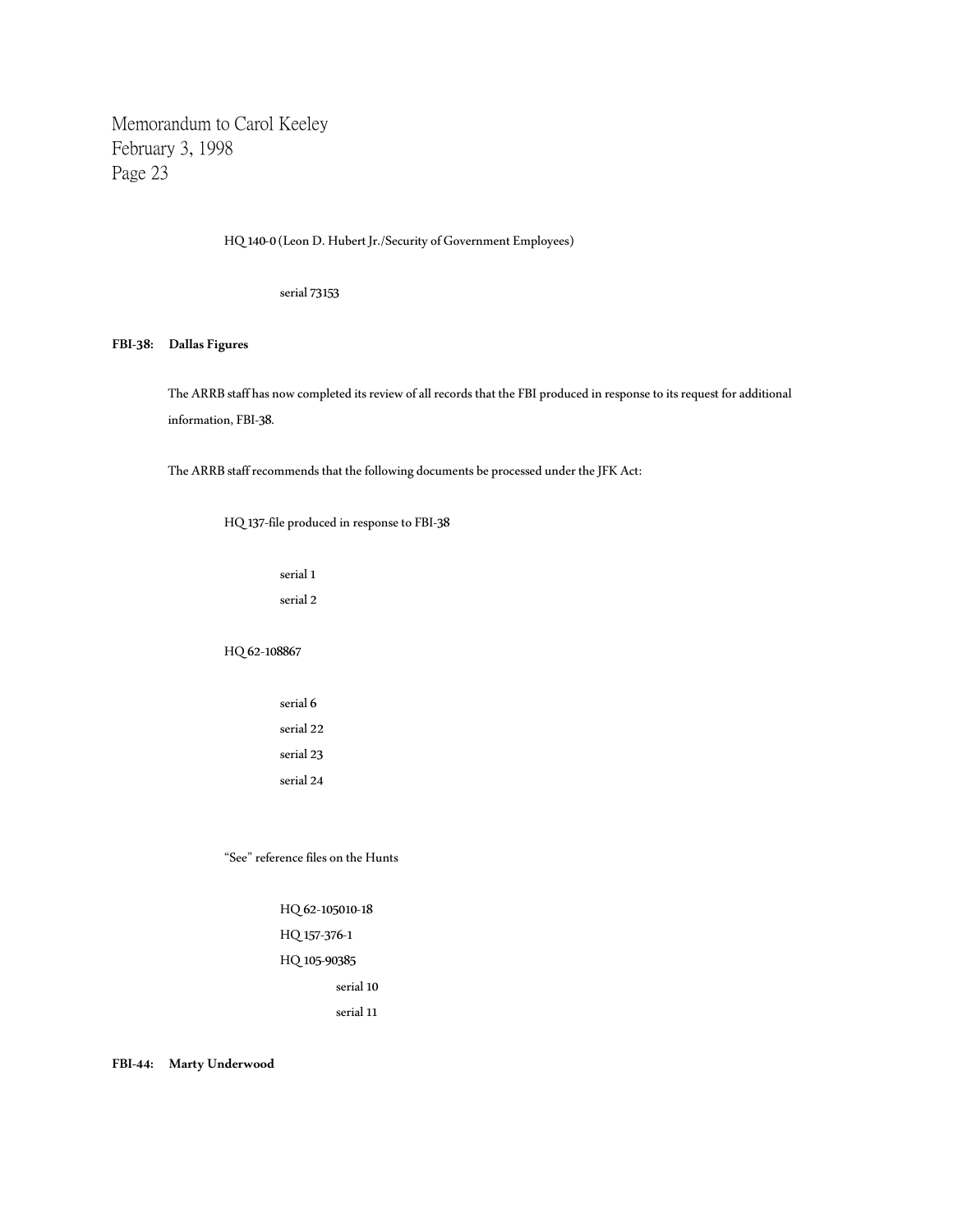The ARRB staff has completed its review of the records produced in response to its request for additional information, FBI-44.

The FBI produced two records in response to our request and neither record contains assassination-related material.

## **FBI-45: Lawrence X. Cusack**

The ARRB staff has completed its review of the records produced in response to its request for additional information, FBI-45.

The FBI produced one HQ file consisting of eight serials. None of the records produced contains assassination-related material.